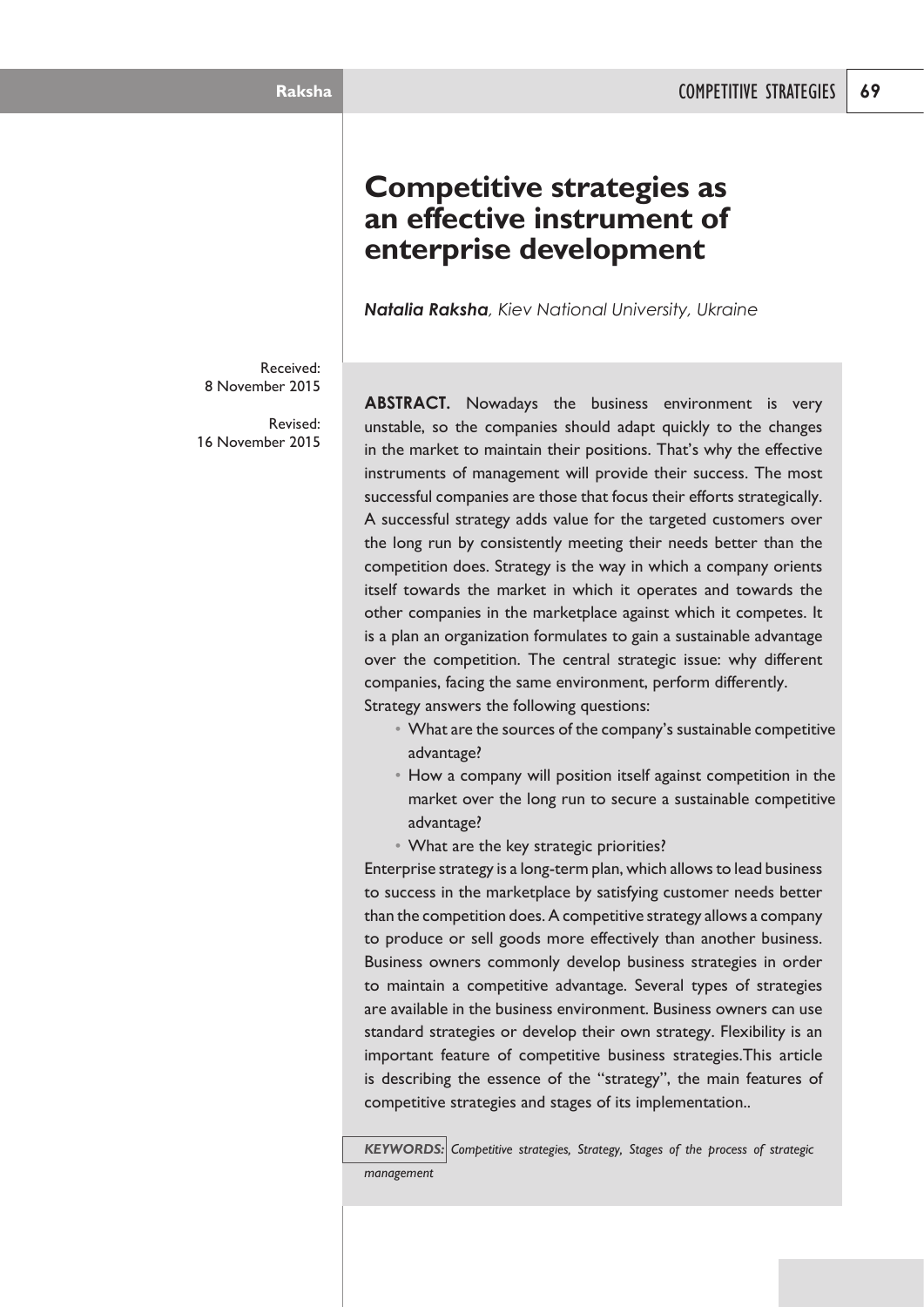# **Introduction**

Nowadays, firms throughout the world are being challenged by both domestic and global competitors. Thus competition is at the core of a firm's success or failure, and competitive strategy is at the heart of a firm's performance in the competitive environment. Competitive strategy is a firm's search for a favorable competitive position in an industry, and its objective is to establish a profitable and sustainable position against the forces that determine industry competition. The most significant theoretical foundation of competitive strategy was contributed by Michael Porter, who defined three generic strategies – Cost Leadership, Differentiation, and Focus – which are theoretically thought of as a means of establishing strategic group membership at the business level.

The word *strategy* has been borrowed from the military domain. It comes from a combination of two Greek words, *stratus* and *ageing*, which respectively mean *army* and *commander*. Literally, strategy means as the art of commanding the army in the battlefield.As far as history is concerned many small groups which were outnumbered in terms of military and outnumbered in terms of weapons succeeded in the battlefields because of the right strategies employed.The importance of strategy is not limited to the military; at present other disciplines including businesses have widely adopted the very concept of it and apply it to business activities to gain competitiveness. In strategic management, business strategy is defined as the direction and scope of organization over the long term which achieves advantage for the organization through its arrangement of resources within a changing environment and fulfills stakeholders. Business strategy is designed to help an organization to gain an edge over its competitors where assessment of internal strengths and weaknesses are matched against external opportunities and threats. Certain foreign scientists did research work on this theme, e.g.Alfred Chandler, Henry Mintzberg, JohnA. Parnell,Michael Porter, JamesWaters, and others. But still there are some questions that have to be solved.

#### *Purpose of the article*

The research objectives for this study are to identify the essence of the term of *strategy* and features of competitive strategies as an efficient instrument of enterprise development.

According to Henry Mintzberg business strategy is an overall plan of action which determines the competitive position of a firm. Business strategies are implemented through the major functional strategies of marketing, finance, human resources management, production,technology and research and development. Besides all these functional strategies, Porters generic strategies have been adopted and been discussed at great length in the literature. For the well-established business that has been operating for some time there is a distinctive pattern or trend to their business strategies. These strategies are the best match that businesses can make between their internal strengths and weaknesses and the opportunities and threats created by external factors.Although different business focus on different strategies with one another accordingly, the nature of business, customers, technology, location, to name but a few factors, determines what sorts of strategic practices are adopted for the best survival of a firm.

Since the 1960s numerous researchers have attempted to define *strategy*.Alfred Chandler described strategy as the process of determining the organization's long-term goals and objectives as well as the process of adopting a course of action and allocating sufficient resources. Later scholars, such as Henry Mintzberg and James Waters, contended that strategy was more a pattern of action resulting from whatever intended (deliberate) or unintended (emergent) strategies were realized,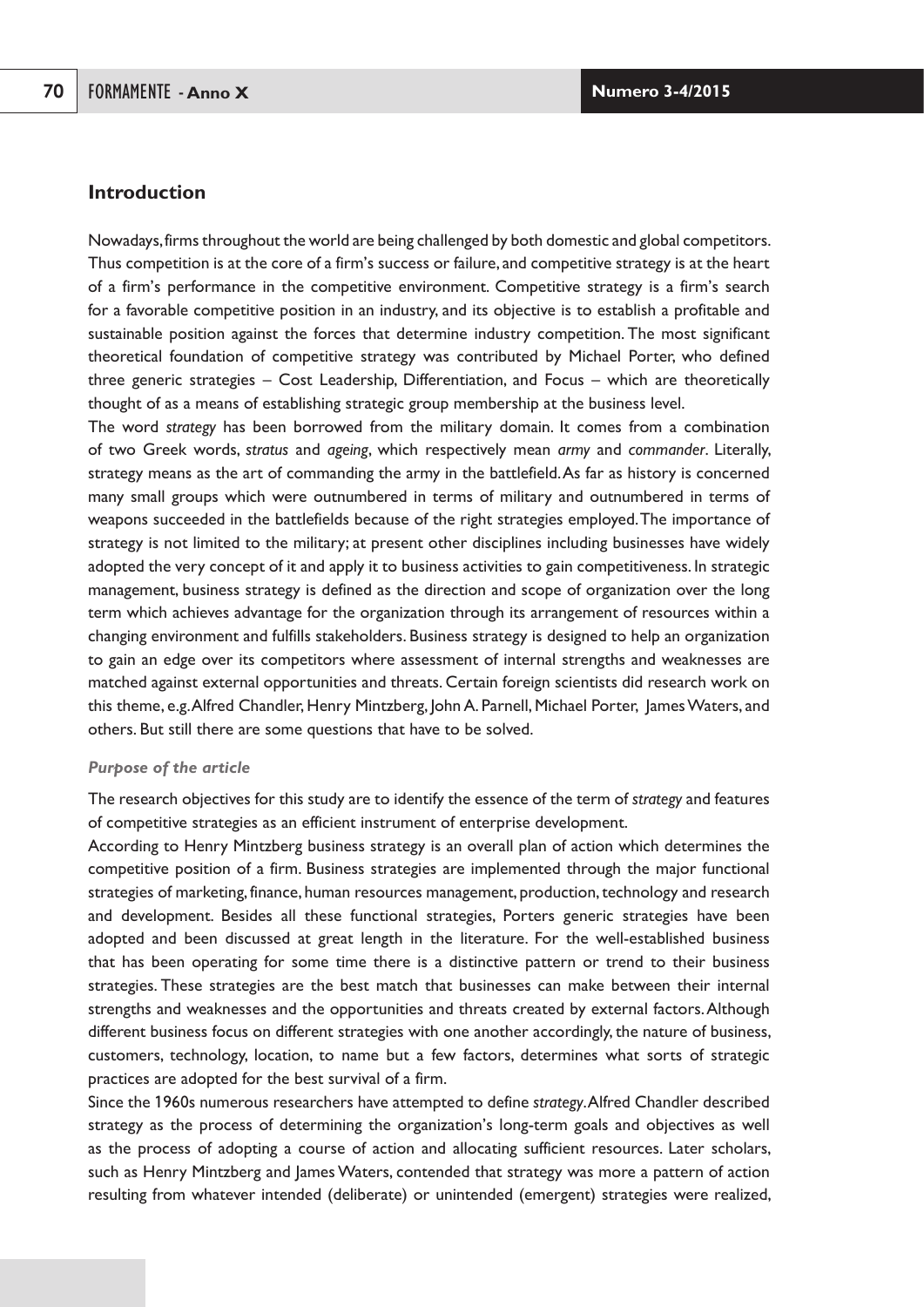thus indicating that strategy could be something more than an explicit plan of action. Incorporating both the intended and apparent manifestations of strategy in a dynamic and responsive sense and embracing a broad range of participants, Kerin defined strategy as a fundamental pattern of present and planned objectives, resource deployments, as well as organizational interactions with relevant markets, competitors, and other environmental forces. Over a 40-year span of re-examination and redefinition, strategy has been regarded as the pivotal construct of the business-planning process and the critical mechanism used to align firms with their environments.The current literature on strategy is able to provide at least 10 separate schools of thought and a variety of definitions focusing on divergent perspectives (Parnell, 2006).

According to M. Porter, cost leadership indicates that cost reduction becomes the major theme running throughout strategy.The emphasis of this strategy is efficiency.The firms using this strategy hope to take advantage of economies of scale by conducting continuous search for cost reductions in all aspects of the business. By using a differentiation strategy, a firm tries to be unique in its industry along some dimensions that are widely valued by buyers.The firm that hopes to maintain differentiation strategy needs to have strong R&D, marketing, and creativity skills as well as good communication with distribution channels and other business alliances.Quality,delivery,flexibility,and innovativeness are all operational objectives that are consistent or fit with differentiation oriented strategies.The focus strategy is different from cost leadership and differentiation in that it relies on choosing a narrow competitive scope within an industry. Firms using this strategy typically seek to gain a competitive advantage through effectiveness rather than efficiency. M. Porter also pointed out the two variants of focus strategy. In differentiation focus, firm's base focus on differentiation, targeting a specific segment of the market with unique needs not met by others in the industry,while in cost focus, firms have access to specialized production and operations equipment to save costs from smaller production lots or runs.

Focus strategy can be used by a wide range of companies and is most effective when consumers have distinct preferences or competitors overlook the niche. Despite initially having been given strong empirical support, Porter's generic competitive strategies were later challenged by a number of studies.These researchers argued that the generic strategies lack specificity, lack flexibility, are limited.The particular conceptual limitations proposed by those researchers include the following: generic strategies are not mutually exclusive; generic strategies are not collectively exhaustive and thus are unable to describe the strategies adequately; and the appropriateness of Porter's simple notions of low cost and differentiation in the current corporate environment characterized by increased global competition and technological change is questionable (Kissinger, 1994).

To address some of the above criticisms, researchers started to make efforts in developing alternative typologies of generic strategies. A very useful one was proposed by Mintzberg, who distinguished focus from differentiation and cost leadership. He pointed out that the focus strategy defined the scope of a market domain based on the resource held by the firm, whereas the other two generic strategies reflected how a firm competes in the relevant market domain. He further argued that cost leadership did not provide an advantage by itself but had to result in below-average market prices to be a competitive advantage and hence had to be regarded as differentiation by price. Specifically, Mintzberg disaggregated Porter's differentiation strategy into differentiation by marketing image, product design, quality, support, and undifferentiating. Mintzberg's arguments were empirical supported by Suresh Kotha.

In response to the criticisms of generic strategies, the proponents of the combination strategy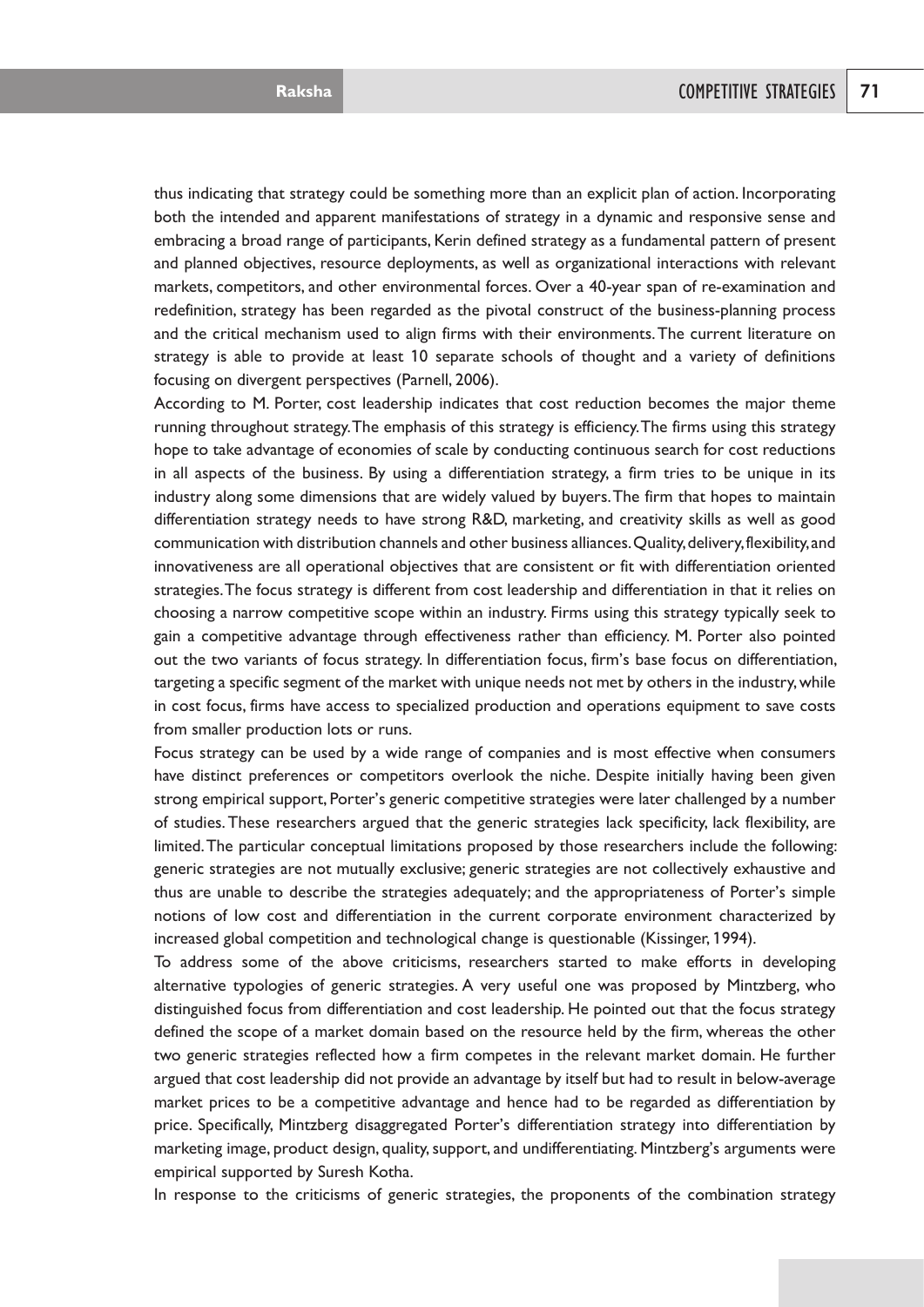approach based their arguments not only on broad economic relationships but also on the evidence demonstrating how individual firms have identified such relationships unique to one or a small group of firms in an industry.Following this logic,Cliff Bowman and David Faulkner noted the importance of value activity competitive strategies since buyers see price and not cost.They argued that sustainable competitive advantage is achieved by offering products or services that are perceived by customers to be better than those of the competition regardless of price, or to be equal to the competition but at a lower price, or to be better and cheaper.

Following the strategy-performance approach, Parnell presented a refined conceptualization of competitive strategy by integrating research founded on the resource-based view (RBV) of the firm and proposing value and market control as the two prominent overarching factors in business strategies.The refined market control-value framework includes five conceptual anchors: emphasis on value, emphasis on market control, moderate market control and value emphasis, strong market control and value emphasis, and lack of emphasis on either value or market control.The typology developed by John A. Parnell incorporates Porter's original framework, follows the logic of the RBV, and is sensitive to recent changes in the competitive environment. Hence it represents a balance between the generalizability and parsimony typically associated with strategic group models and the specificity and completeness sought by proponents of the RBV (Coolins, Porras, 1994).

Porter's generic strategy matrix, which highlights cost leadership, differentiation and focus as the three basic choices for firms, has dominated corporate competitive strategy for the last 30 years. According to this model, a company can choose how it wants to compete, based on the match between its type of competitive advantage and the market target pursued, as the key determinants of choice. Porter's generic strategy typology remains one of the most notable in the strategic management literature.A business can maximize performance either by striving to be the low cost producer in an industry or by differentiating its line of products or services from those of other businesses; either of these two approaches can be accompanied by a focus of organizational efforts on a given segment of the market.Any organization that fails to make a strategic decision to opt for one of these strategies is in danger of being «stuck in the middle».The organization in failing to decide, tries both to be the cost leader and differentiator and achieves neither, and in the process confuses consumers.

### *A. Cost leadership strategy for the business enterprise*

A cost leadership strategy is based upon a business organizing and managing its value adding activities so as to be the lowest cost producer of a product (good or service) within an industry.A successful cost leadership strategy is likely to rest upon a number of organizational features. Attainment of a position of cost leadership depends upon the arrangement of value chain activities.The broad scope of cost leaders means that they attempt to serve a large percentage of the total market. Companies pursuing a low-cost strategy will typically employ one or more of the following factors to create their low-cost positions:

- 1. accurate demand forecasting combined with high capacity utilization,
- 2. economies of scale,
- 3. technological advantages,
- 4. outsourcing,
- 5. learning/experience effects.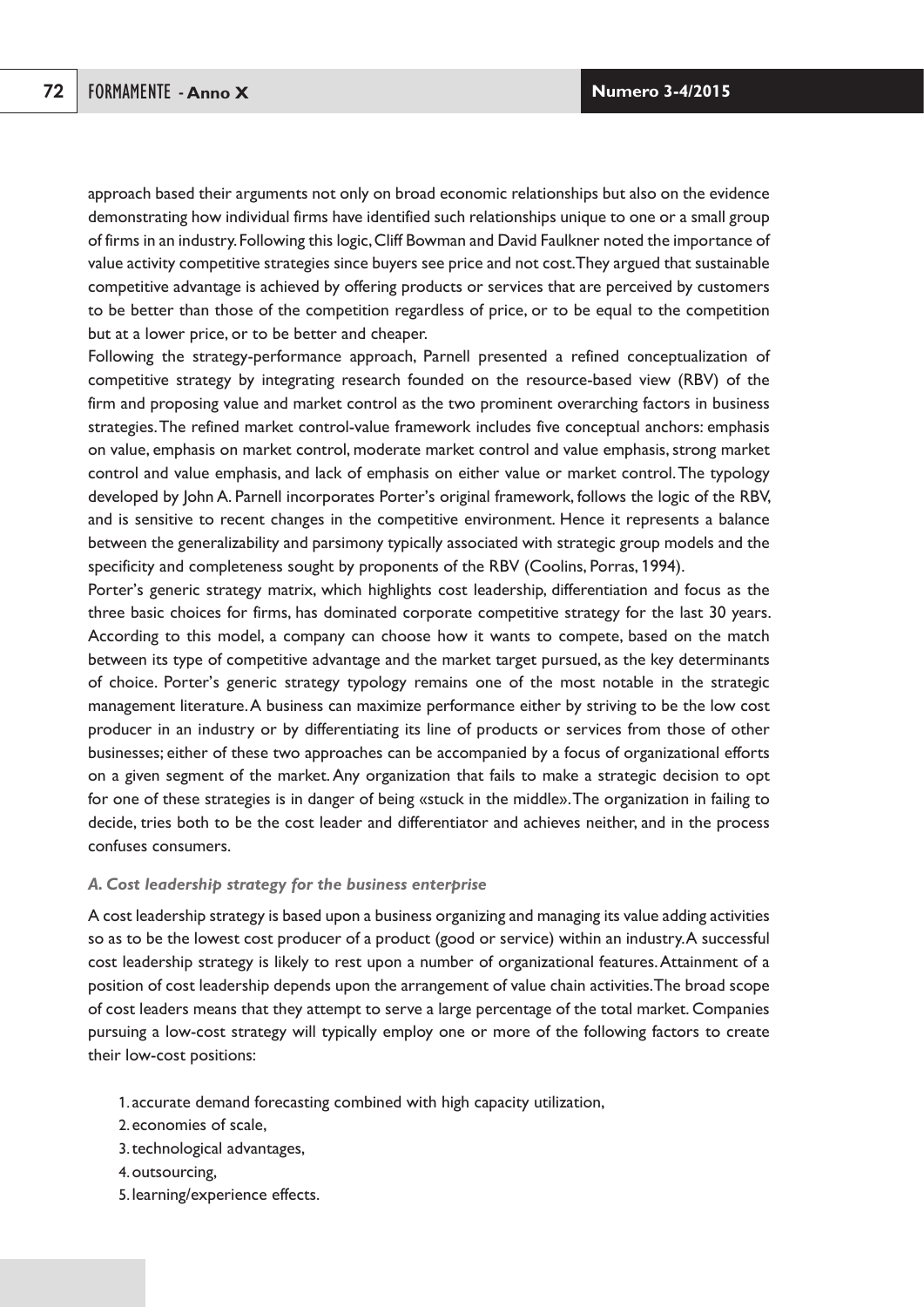Many business players in the market would bristle at the thought that they are pursuing a low-cost leadership strategy. Rather, they envision their firms as pursuing some sort of balance between low-costs and differentiation. Certain brands like do not offer significantly more than the basics. Management in these companies is very good at keeping costs at a minimum.

#### *B. Differentiation strategy for the business enterprise*

A differentiation strategy is based upon persuading customers that a product is superior in some way to that offered by competitors. In differentiation strategies, the emphasis is on creating value through uniqueness, as opposed to lowest cost. Uniqueness can be achieved through service innovations, superior service, creative advertising, better supplier relationships leading to better services, or in an almost unlimited number of ways.

The key to success is that customers must be willing to pay more for the uniqueness of a service than the firm paid to create it. Firms following a differentiation strategy can charge a higher price for their products.The differentiation strategy appeals to a sophisticated or knowledgeable consumer interested in a unique or quality product.

#### *C. Focus strategy for the business enterprise*

A focus strategy is aimed at a segment of the market for a product rather than at the whole market. Firms pursuing focus strategies have to be able to identify their target market segment and both assess and meet the needs and desires of buyers in that segment better than any other competitor. Focus strategies can be based on differentiation or lowest cost.There is much debate as to whether or not a company can have a differentiation and low-cost leadership strategy at the same time (*Doing Business: The World Bank reports, http://www.doingbusiness.org/reports/global-reports*). The strategic management process is a dynamic process and one of continual change and improvement. The dynamic nature of the process stems from the ever-changing environments in which companies operate.The more fact that change remains a constant in business environments should be a driver for organizations to be proactive and embrace the strategic management process.The core of the strategic management process breaks down into three functional components: strategy formulation, strategy implementation, and strategy evaluation (Figure 1).Although the core functions appear to be simple in nature, the systematic and in depth analysis of the functions is the driving force behind the process.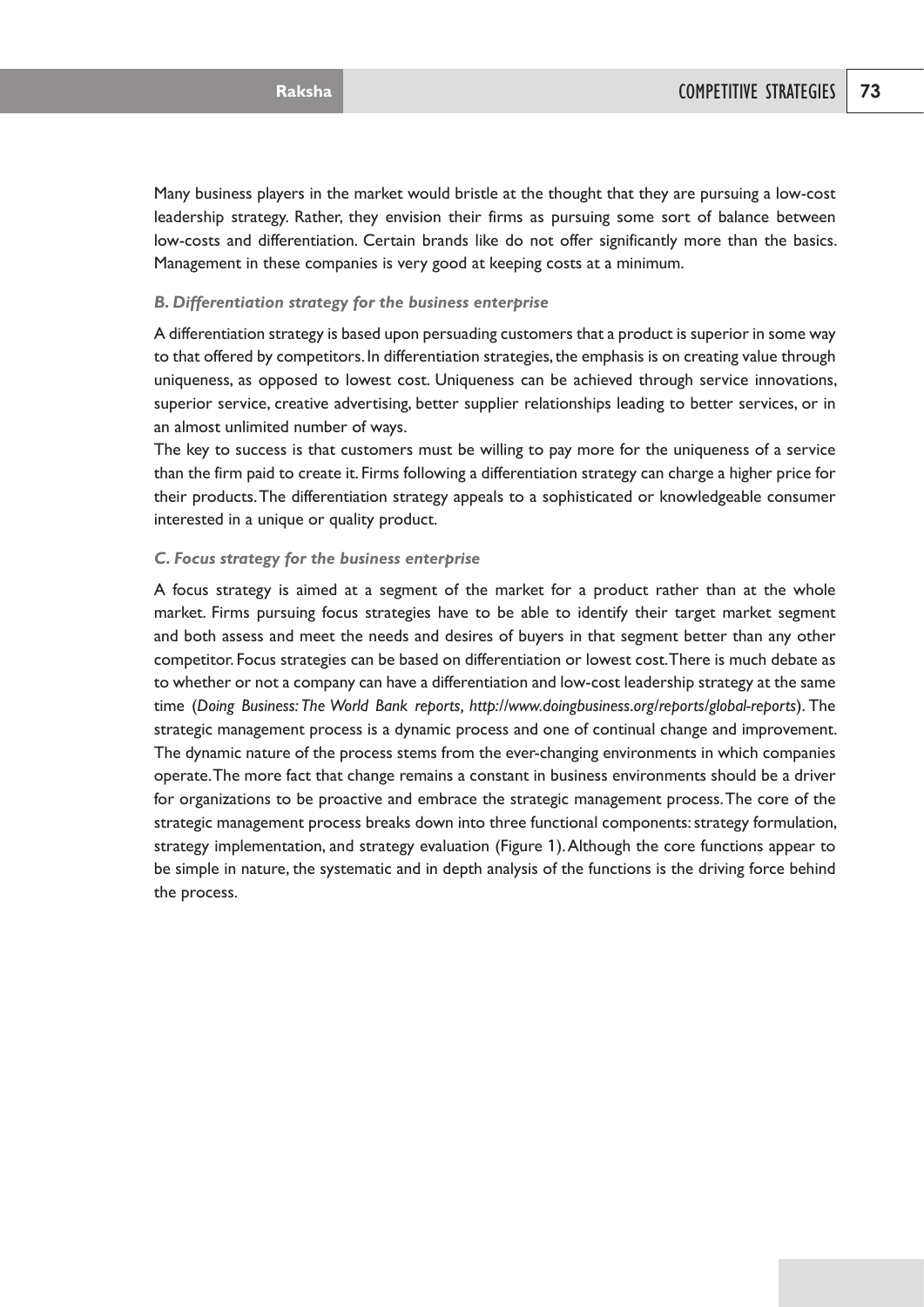



The strategy formulation component is the driving force of the analysis.An in depth look at firm direction begins at this point. The focus in this stage is to assess the current vision, mission and objectives of the organization in addition to examining both the external and internal environments. From an external perspective, organizations need to look at two distinct environments: the broad environment and the task or firm environment.The broad environment looks at factors, including societal trends, technological advances political and legal trends, economic factors and other major industry innovations.The task or firm environment looks at factors such as customers, competition, government agencies, suppliers, and financial intermediaries. Finally, the internal environment focuses on factors within the organization such as management, financial, and human resources and general organizational competencies. After careful evaluation and measurement of these environments, executives develop strategies to pursue that will enhance the longevity of their respective organizations.The implementation stage looks at engaging both financial and human resources in the pursuit of the strategies.The final stage of the process reviews strategy execution on a continual basis and allows for feedback and adjustment (Pretorius, 2008).

# **Conclusion**

With the new millennium, a large amount of research has been conducted within the field of lodging competitive strategy, while extensive studies have focused on the areas of effective and efficient application of information technology, especially the Internet and data mining technology; strategic human resource management; service quality management; strategic relationship marketing, branding, and pricing as well as business revenue management. Other studies are closely related to exploring the ownership patterns of the business industry or examining the application of a specific overall competitive strategy in the business market. More recent studies are particularly concerned with the relationship between strategic behaviors and business performance.These studies have revealed significant insights into the contemporary competitive strategies employed in the business market from both practical and academic perspectives. However, most of the studies confined the research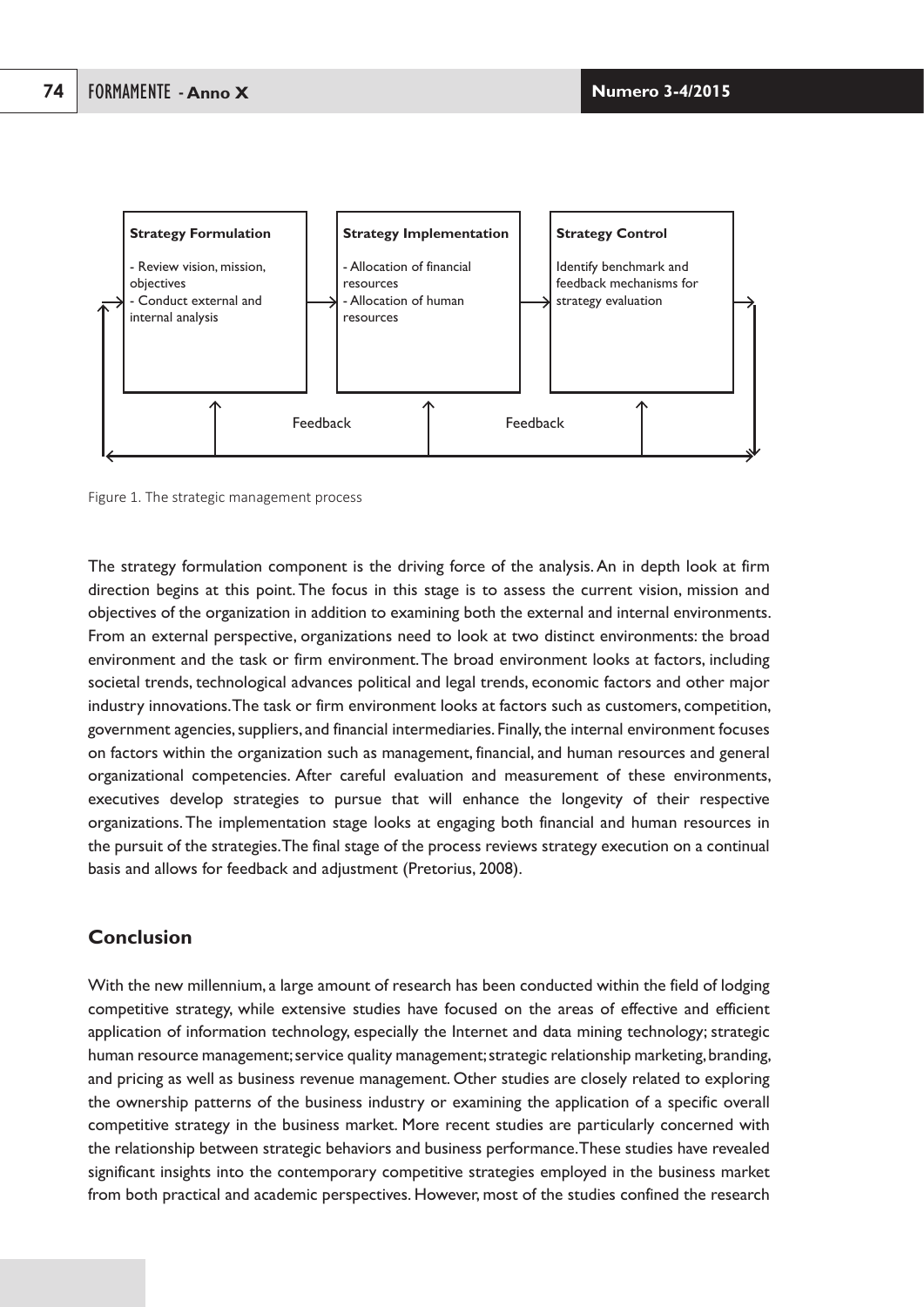domain at one functional level or within a specific geographic region; more comprehensive studies remain to be taken that can effectively upgrade the research generalizability and offer management implications from the overall industrial level.

The complexity of forming and implementing competitive strategy has continued to increase.To a large extent this has resulted from the intensive competition in the international lodging market and the tremendous changes taking place in the global business environment in this period of time. Multinational companies are challenged by the rapid development of information technology; changing demands from lodging consumers with various economic, cultural, and educational backgrounds; higher returns required by investors; increasing necessity for foreign expansion; and dramatic changes in global security and natural environment. In responding to these challenges, multinational hotel firms have applied a variety of competitive strategies, which have been recorded, analyzed, and extended in the research works of contemporary lodging scholars.

# **References**

Collins Jim, Porras Jerry (1994), *Built to Last: Successful Habits of Visionary Companies*, New York, Harper Business

Kissinger Henry (1994), *Diplomacy*, New York, Simon & Schuster

Linn Mott (2007), *The importance of managing strategically*, "The Bottom Line", V. 20, n. 4, pp. 167-71

McNeilly Mark (2001), *Sun Tzu and the Art of Modern Warfare*, New York, Oxford University Press

Parnell John A. (2006), *Generic strategies after two decades: a reconceptualization of competitive strategy*, "Management Decision", V. 44, n. 8, pp. 1139-1154

Pretorius Marius (2008), *When Porter's generic strategies are not enough: complementary strategies for turnaround situations*, "Journal of Business Strategy", V. 29, n. 6, pp. 19-28

Welch Jack, Welch Suzy (2005), *Winning*, New York, Harper Business